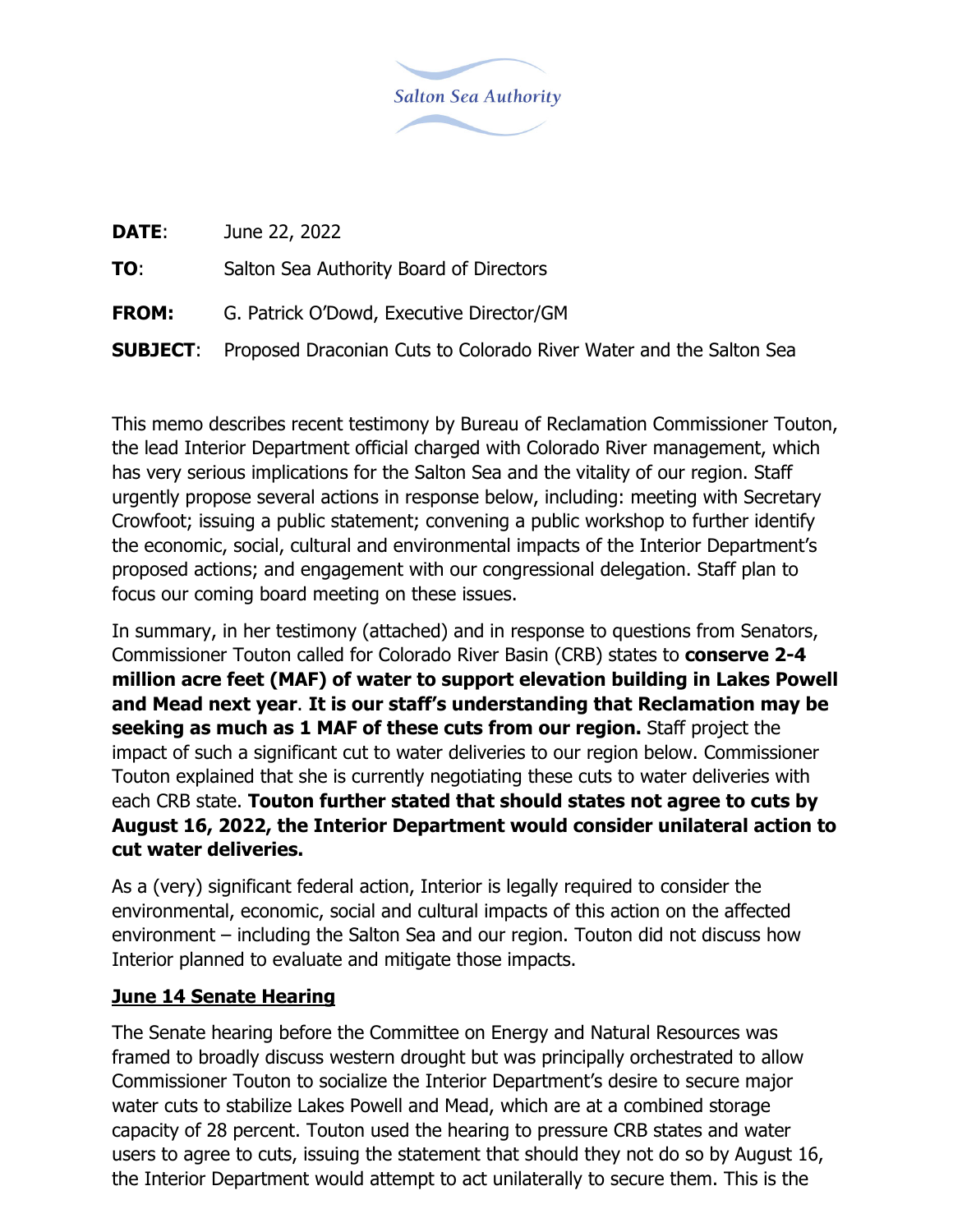same tactic deployed by the Interior Department to force water cuts during the QSA negotiations in 2002 and during the Drought Contingency Plan (DCP) negotiations in 2019. In those DCP negotiations, IID did not agree to cuts because the federal government did not agree to provide assured funds to mitigate the impacts of DCP on the Salton Sea. Rather, the federal government, environmentalists and other water users proposed federal legislation to void federal environmental requirements to mitigate those environmental impacts. IID and the Authority successfully defeated that anti-environmental rider to the DCP legislation.

Touton's remarks were supported by Arizona and Nevada Senators on the panel. Californians do not serve on the panel, and the Arizonans and Nevadans drove the argument that the lion's share of Touton's sought cuts from the lower basin should come from California. Of positive note, Senators did question Touton on how the federal government would address the impacts of these cuts, particularly homing in on the substantial funding Congress provided to Reclamation to address drought in the Infrastructure Investment and Jobs Act legislation, enacted last year. Touton did not have any specifics to offer concerning how the federal government plans to mitigate the impacts of this proposed federal action on the environment or economy of the region.

Touton's call for cuts was supported by testimony by Southern Nevada Water Authority (SNWA) GM Entsminger, who focused his remarks on criticizing alfalfa production in the basin, and the Environmental Defense Fund (EDF) staff, who called for "multi-benefit land repurposing" – in other words, taking land out of agricultural production. EDF's testimony did not reference the Salton Sea, nor the impacts of Touton's proposed action on our region. These impacts were discussed in the testimony of Pat O'Toole, President of the Family Farm Alliance, who stated that addressing the crisis at the Salton Sea would be critical to addressing broader Colorado River drought issues.

## **Salton Sea/Regional Impacts**

Touton did not specifically discuss how Reclamation aims to secure 2-4 MAF in water cuts. Nor did she discuss the impacts on our region and how the federal government planned to address them. To begin to frame these impacts, we provide a rough estimate below. For the estimate below, we assume a 3 MAF cut and that this cut is divided equally between the lower and upper basins. In the lower basin, it was clear from the testimony and because California is the most significant lower basin water user, that Reclamation will look to California for significant cuts.

To estimate impacts on the Salton Sea region, we assume 1 MAF is sought from California, with two thirds of that amount sought from the Imperial and Coachella Valleys, or roughly 700,000 AF. If IID is the principal target for these cuts, achieving them would necessitate some combination of fallowing and on farm conservation. What could this look like?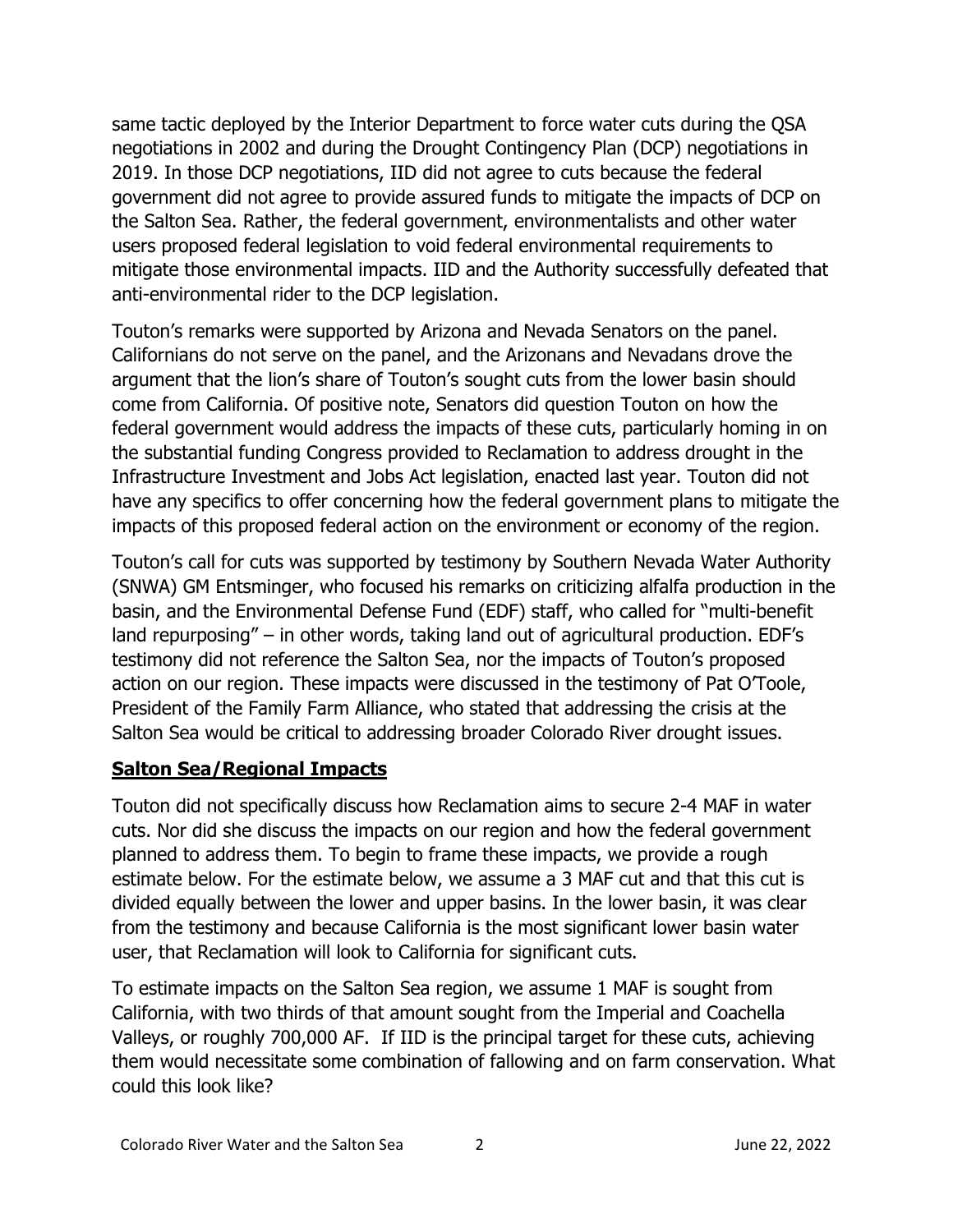To secure 510,000 AF of water, IID would need to fallow roughly 20% of their 425,000 acres of productive farmland, or 85,000 acres (assuming 6AF/acre water use). On farm water conservation could secure potentially an additional 200,000 AF of conserved water. Generally applying numbers developed by the State in its formulation of a longrange plan, this is what the landscape-level impacts of such a program might look like:

# **Salton Basin**

### **Conservation Impact Assessment**

#### **Fallowing**

|                      | Irrigated Acres                              |                  | 425,000 |  |  |
|----------------------|----------------------------------------------|------------------|---------|--|--|
|                      | Acres Fallowed                               | 20%              | 85,000  |  |  |
|                      | Conserved Water                              | 6 acre feet/acre | 510,000 |  |  |
|                      | Loss of Water to the Sea                     | 170,000          |         |  |  |
|                      | Additional Acreage Exposed                   | 28,333           |         |  |  |
|                      | Square Miles                                 |                  | 44      |  |  |
|                      |                                              |                  |         |  |  |
| On Farm Conservation |                                              |                  |         |  |  |
|                      | Acre-Feet Conserved                          | 200,000          |         |  |  |
|                      | Loss of Water to the Sea                     | 200,000          |         |  |  |
|                      | Additional Acreage Exposed                   | 33,333           |         |  |  |
|                      | Square Miles                                 |                  | 52      |  |  |
|                      | * Assumes 100% of conserved water would have |                  |         |  |  |
|                      | otherwise flowed to the Sea.                 |                  |         |  |  |
|                      |                                              |                  |         |  |  |
|                      |                                              |                  |         |  |  |
|                      | <b>Total Additional Acreage Exposed</b>      |                  | 61,667  |  |  |
|                      |                                              |                  |         |  |  |

**Total Square Miles of 96 Additional Exposed Playa**

**Based on these estimates, the additional exposed acreage from this proposed federal action would be more than double that which the State has already committed to mitigate under the 10-year plan.** This raises very serious questions and concerns regarding the implementation of such a program, including:

- ‐ What are the environmental, economic, social and cultural impacts of this proposed federal action on our region?
- ‐ How can impacts to the Salton Sea be managed and how will the federal government provide assured mitigation funding?
- ‐ To what extent will fallowing and on farm conservation be deployed?
- ‐ What is the negative economic multiplier effect to the local and regional economies?